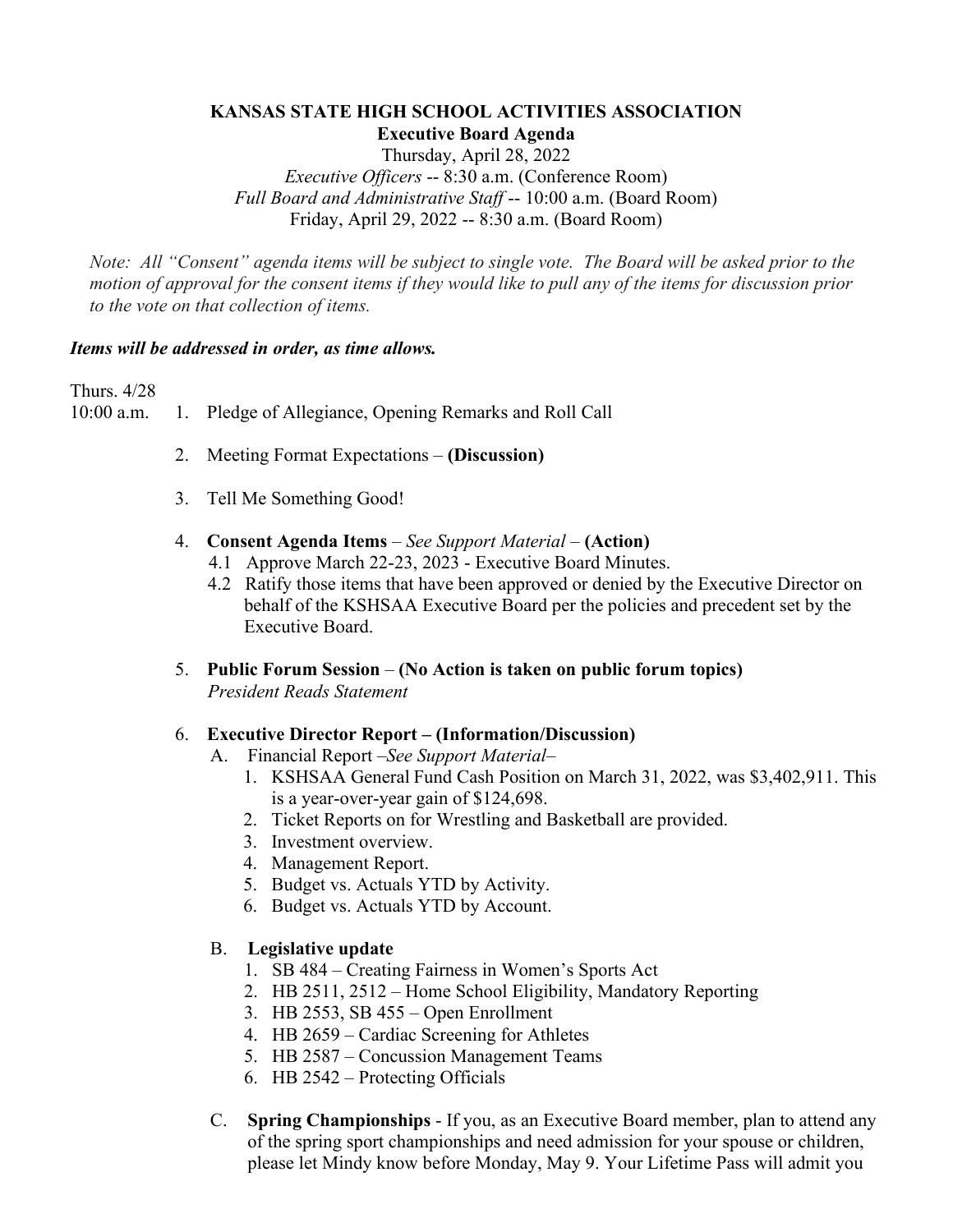and one additional person. If more than two from your immediate family plan to attend, we will list your spouse or children on the KSHSAA personnel pass list at the specific event site.

If you need a room reservation for the State Track and Field Championships at Wichita, please confirm your request with Mindy. The meet dates are May 27-28, 2022 (Friday-Saturday).

D. **Advisory Group Reports/Recommendations -** The Executive Board will consider advisory group recommendations, along with those submitted by member schools, today and tomorrow. **It is recommended, if possible, items be tabled for final action at the June meeting**. Proposals will appear in the minutes of this meeting, thereby allowing feedback from member schools. In addition, this will provide Executive Board members ample time for reflection and consideration of feedback. If proposed changes to publications are not major in nature, it has been our practice to approve those at this meeting so manual printing may begin for next year, which is especially important for fall and year-round activities.

#### **Recommendations you support which could alter KSHSAA calendar dates should be finalized at this meeting since we will start printing the calendar in advance of the June meeting.**

## E. **Back to School Administrative Seminars**

Friday, July 22 at KSHSAA **for NEW AD's** Monday, July 25 at Lawrence-Free State High School Tuesday, July 26 at Maize (*Tentative Location*) Wednesday, July 27 at Salina-Smoky Hill Education Service Center Thursday, July 28 at Colby High School Friday, July 29 at Dodge City USD 443 District Office Thursday, August 4 at Parsons High School Friday, August 5 at Olathe East High School Monday, August 8 at KSHSAA **for NEW AD's**

## F. **Regional Administrator/BOE Meetings –** *All Tentative Locations*

Monday, October 17 at KSHSAA Tuesday, October 18 at Salina Smoky Hill Education Service Center Wednesday, October 19 at Oakley (Mittens Center and High School) Thursday, October 20 at Dodge City District Office Monday, October 24 at Blue Valley USD 229-Hilltop Facility Tuesday, October 25 at Maize Wednesday, October 26 at Fort Scott High School

## G. **NFHS Updates**

NFHS Summit Legal Meeting Network Board Middle School Committee Summer Meeting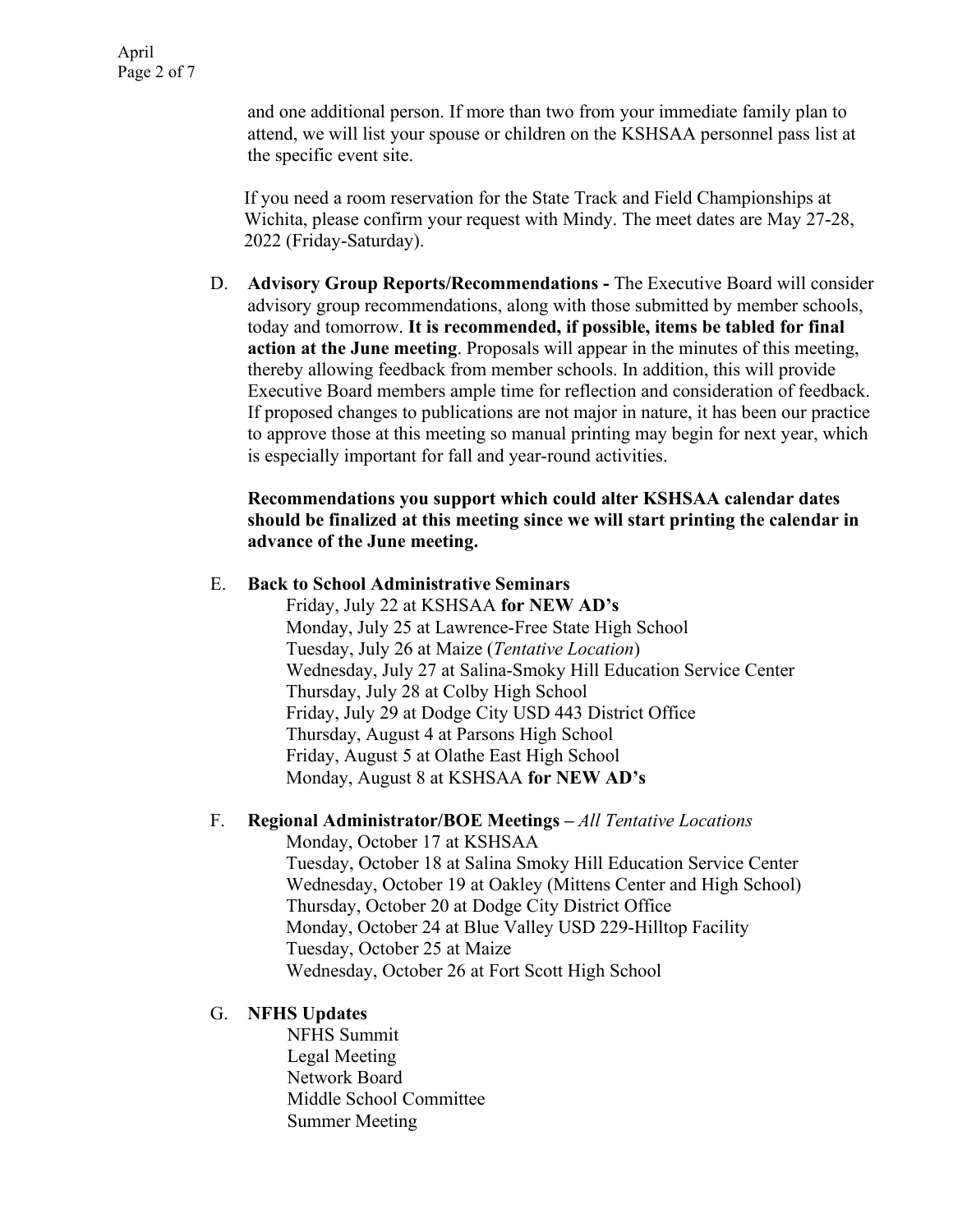- H. **National Book Study –** As part of the continuing effort to support the diversit**y,** equity, and inclusion priority of the KSHSAA, staff are working through the book study of *8 Ways to Support Diversity, Equity, and Inclusion for All* by Johnnie Johnson and Dr. Michael E. Weber.
- I. **Kansas School for the Deaf –** The Kansas School for the Deaf High School and Middle School will transition back to full membership of the KSHSAA from current approved status.*–See Support Material*
- J. **Personnel**
	- Transition update
	- Tech position update
	- Staff Evaluations

#### K. **Correspondences/articles** *–See Support Material*

- Catherine Smith Celebration of Life
- Andy Epstein correspondence
- Kansas report to NFHS
- 7. **Administrative Staff Reports** Fran, Brent, Mark, Jeremy, Craig, Rod and Annie. *–See Support Material–* **(Information/Discussion)**

| $11:30$ a.m. | . X. | <b>The Kansas Speech Communications Association</b> (KSCA) will present their annual   |
|--------------|------|----------------------------------------------------------------------------------------|
| Thurs. 4/28  |      | recommendations for possible rules/protocol modification. $-$ See Support Material $-$ |
|              |      | (Information/Discussion/Action)                                                        |

| President               | Tim Ellis, Topeka-Washburn Rural             |
|-------------------------|----------------------------------------------|
| Vice-President          | Brian Box, Blue Valley North                 |
| Class 6A Representative | Eric Skoglund, Olathe Northwest              |
| Class 4A Representative | Justin Cartwright, Coffeyville-Field Kindley |

12:45 p.m. Thurs. 4/28 9. *The Kansas Music Educators Association* (KMEA) will present their annual recommendations for possible rules/protocol modification. Note: proposed manual revisions should be approved if acceptable, to facilitate summer printing. **(Information/Discussion/Action)**

| <b>Executive Director</b> | John Taylor, Wichita                 |
|---------------------------|--------------------------------------|
| President                 | Mark Gard, Coffeyville-Field Kindley |
| President-Elect           | Jamie Minneman, Marysville           |
| Vice-President            | Gae Phillips, Columbus               |
| Festivals Chair           | Dana Hamant, Wichita                 |

- 10. **Meeting Dates** The Executive Board will review and consider approval of staff recommended meeting dates for 2022-23 Executive Board. Recommended dates and times are as follows **(Action)**:
	- a. Tuesday, September 13..............10 a.m. 5 p.m. Wednesday, September 14 ........8:30 a.m. – 2 p.m. *The Executive Board will conduct a budget hearing on Wednesday, September 14, at 11:30 a.m. The Board of Directors meeting will be held at 3 p.m. Wednesday, September 14 for hearings and final action and will resume at 9 a.m. on Thursday, September 15 if necessary.*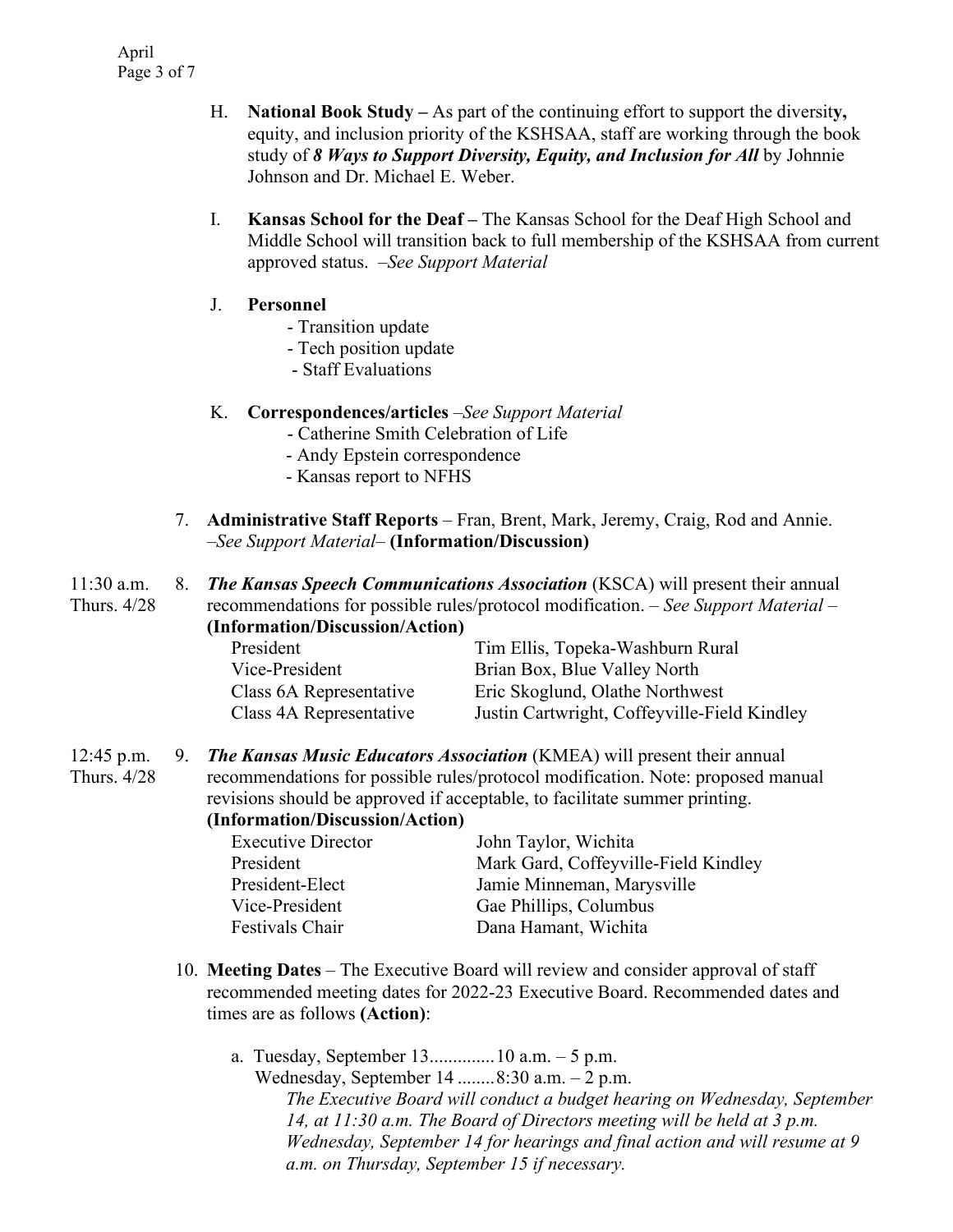- b. Wednesday, November 16 ........10 a.m. 5 p.m. Thursday, November 17 ............ 8:30 a.m. – 3 p.m.
- c. Wednesday, January 11 ............. 10 a.m. 5 p.m. Thursday, January 12 ................ 8:30 a.m. – 3 p.m.
- d. Wednesday, March 18 ............... 10 a.m. 5 p.m. Thursday, March 19 .................. 8:30 a.m. – 3 p.m.
- e. Thursday, April 27 ..................... 10 a.m. 5 p.m. Friday, April 28 ......................... 8:30 a.m. – 2 p.m. *The Board of Directors meeting will begin at 3 p.m. Friday, April 28 and will resume at 9 a.m. on Saturday, April 29 if necessary.*

| f. Wednesday, June 148:15 a.m. - 9:45 a.m. New Member Orientation |
|-------------------------------------------------------------------|
| 10 a.m. $-5$ p.m. New Members Attend/Observe                      |
| 6 p.m. Reception and dinner for board                             |
| members, new members and spouses                                  |
| <i>invited.</i>                                                   |
|                                                                   |

11. **Governor Appointees** – Review current status of at-large appointees on the Board of Directors. In accordance to K.S.A. 72-7114, these appointments are made by the Governor of Kansas. **(Information)**

Current Governor Appointees, and the Congressional Districts they represent:

- CD #1 Delvin Strecker Term Expires June 30, 2023
- CD #2 Linda Wiley Current Term Expires June 30, 2022
- CD  $#3 T.B.D.$  Current term expires June 30, 2022
- CD #4 David Abel Current Term Expires June 30, 2023 Note, all Governor Appointees serve two-year terms with the second year also serving on the Executive Board.
- 12. **Board Appointees –** The Executive Board will review current status of at-large appointees on the Board of Directors congruent to duties of the Executive Board (Bylaws Article IV, Section 4e (Independent schools rep) and Section 5 (middle school at-large reps)). **(Information)**

Current Executive Board Appointees:

- Independent School Kenny Waddell Principal at Wichita-Central Christian term expires June 30, 2023.
- MS/JH At-large Brandon Simmelink Principal at McPherson term expires June 30, 2023.
- MS/JH At-large Justin Briggs AD at Dodge City Commanche term expires June 30, 2022. *(Per Executive Board action and his agreement, Justin will serve another two-year term beginning July 1, 2022 and expiring June 30, 2024.)*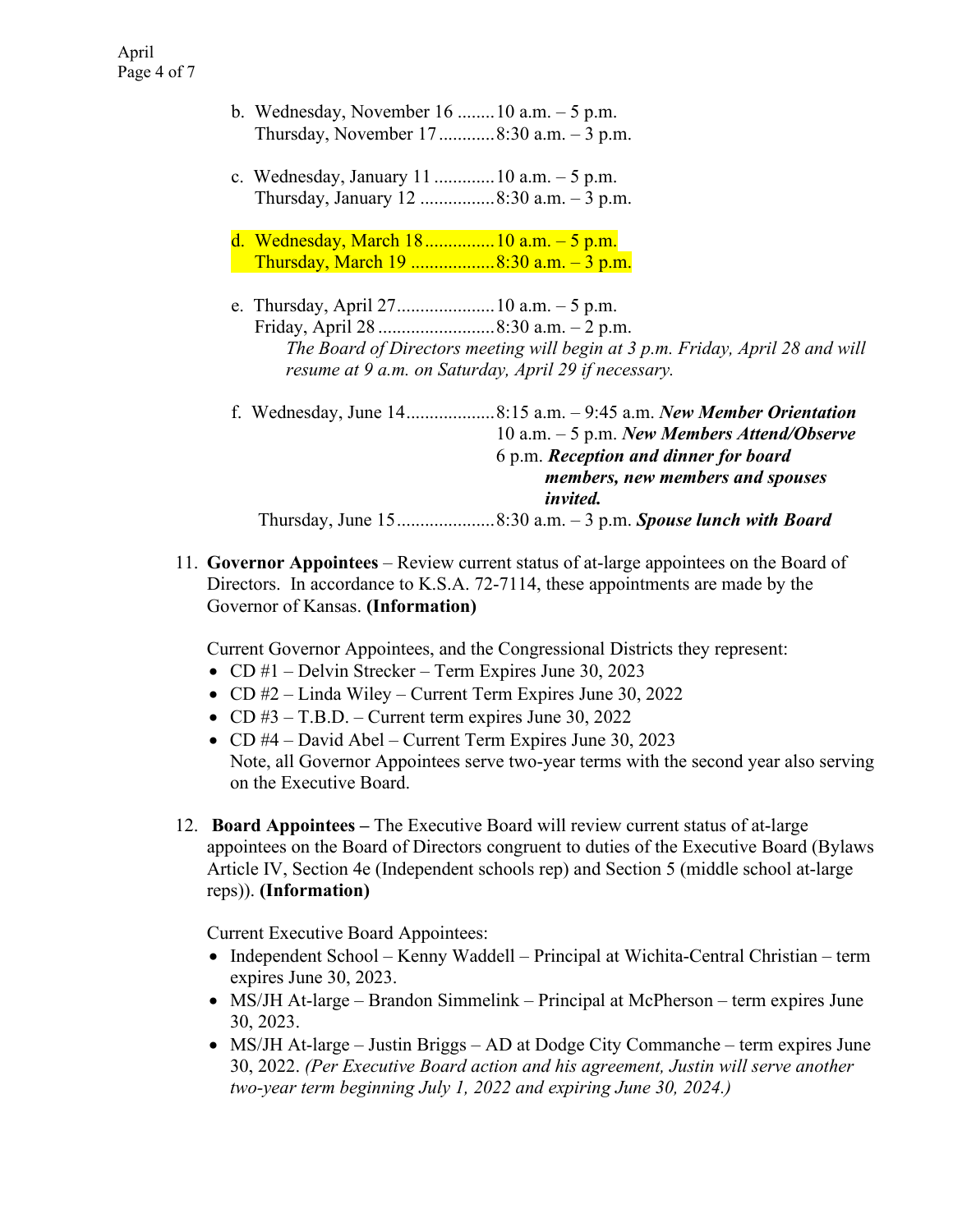- 13. **Board of Directors Meeting –** Review Executive Board elections and items on Board of Director's meeting agenda for members assigned to introduce and explain selected item(s) for Friday evening's session. **(Information/Discussion)**
- 14. **Heat Acclimatization** The NFHS Foundation is providing Wet Bulb Globe Thermometers for 340 Kansas High Schools. The KSHSAA will purchase additional units to ensure all high schools receive a WBGT. The KSHSAA is also pursuing a grant to be used to purchase one unit for every member Middle School.

These WBGT instruments provide a more accurate measure of heat and humidity than traditional thermometers. Over the past year, SMAC has developed and approved a new guide to be shared with schools as recommended practice for fall sports as they conduct practice in traditional early fall season conditions. It is recommended the Executive Board designate this new WBGT protocol as the recommended system to evaluate climatic conditions and appropriate team and individual practice protocols for fall sports teams. *– See Support Material –* **(Information/Discussion/Action)**

15. **Summer Moratorium** – Staff will review interpretations of the Summer Moratorium rule and share impact of **Rule 9-1-5 Summer Moratorium Week**.

#### **Interpretations:**

-**COACHES MAY** take a vacation.

**-COACHES MAY** coach their own child on an individual basis.

-**SCHOOL COACHES MAY NOT** work with middle/high school (7-12) students during this time frame.

-**COACHES MAY NOT SWAP TEAMS** with another school coach (boys/girls, other school team). A coach from another school cannot coach your school team. Coaches from another sport entirely cannot coach another sport's team.

-**NO SCHOOL TRANSPORTATION** is permitted including the school coach providing personal transportation to students from their school team.

-**SCHOOL FACILITIES MUST** be closed to any school coach and students. EXCEPTION (SEE BELOW)

-**STUDENTS MAY BE PERMITTED** to participate in events/competitions at a school facility if an outside agency/group/organization leases the facility for competition and organizes the event.

-**STUDENTS MAY** compete during this time but they cannot be coached by a school coach.

-No team camps.

Following discussion, staff will add additional interpretations based upon Executive Board input. *–* **(Information/Discussion/Action)**

16. **Debate and Speech Conflict** – On April 13, the KSHSAA staff received an inquiry from a member school about participation in a National Speech and Debate Association (NSDA) Last Chance National Qualifying "online" Tournament. Following review, the staff denied approval for Debate/Speech Events as it is scheduled for the same dates as our KSHSAA State Lincoln-Douglass Debate Tournament, KSHSAA State Speech Festivals and KSHSAA State Speech Championships. Staff will review the basis for this determination and seek input from the Executive Board regarding future tournament approvals. *– See Support Material –* **(Discussion/Action)**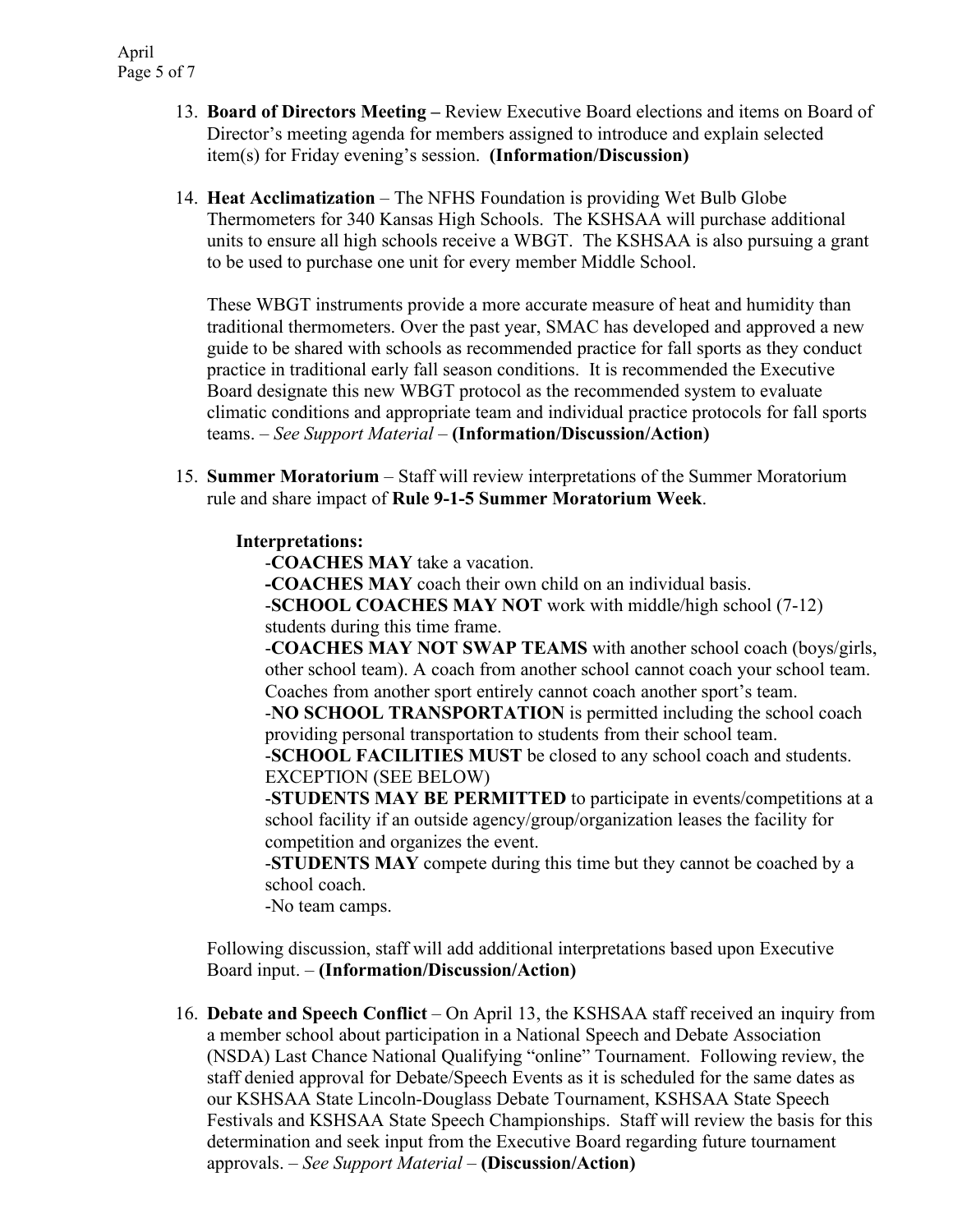- 17. **Review of Admissions Policies and Entry Fees** Staff will provide a review of current policies and prices for admission to postseason event and member school event fees and how those revenues are shared with member schools. Additionally, staff will provide an overview of recommended changes to admission and event fees for KSHSAA championship series. *– See Support Material –* **(Information/Discussion/Action)**
- 18. **Awards Contract** The KSHSAA has used A&M Awards for all championship medals, trophies, and plaques. Due to cost of materials, they have provided a 30% increase in price for the KSHSAA with anticipated additional impact of \$45,102.95 to the KSHSAA. *– See Support Material –* **(Information/Discussion)**
- 3:30 p.m. Thurs. 4/28 19. **Request for League Placement Hearing** – Representatives of Wichita Classical School have requested the opportunity to be placed in a league/conference. The Executive Board may decide to grant a hearing and invite Classical School administration to return to a future meeting, including representatives from possible league partners, or to deny the request and not grant the hearing. *– See Support Material – (***Information/Discussion/Action)**
	- 20. **Modification of Rule 22 Outside Competition and Rule 36 Golf –** based upon previous discussions following Regional Administrator/BOE meetings and as initiated by the KIAAA, staff provided a draft of language at the January Executive Board Meeting to provide a one tournament exemption for golfers during the season. It is recommended the Executive Board approve adoption of this protocol per authority granted in 36-2-9 as noted below**.** *– (See Support Material) –* **(Discussion/Action)**

## **Golf Rule 36 - Section 2, High School - Article 9**

a. The Executive Board has the authority to revise the participation regulations and to establish regulations for outside tournament competition.

The proposed policy for Executive Board consideration/adoption:

*A student may participate in one KSHSAA approved outside competition, in place of one of their allowable eight, during the school season (not representing his or her school) without loss of interscholastic eligibility:*

- *1. Each school year, the KSHSAA will develop a roster of amateur events which occur during the school season. Those events will be sponsored by Central Links Golf and/or the USGA and participation in one event will not be contrary to the Outside Competition Rule 22 for member golf team members.*
- *2. The participation in the event, if during the school year, is approved by the student's high school principal, and the KSHSAA is notified in writing by the principal of the intent of named student at the identified event at least 30 days prior to the start of the event.*
- *3. All other individual eligibility requirements remain applicable including, but not limited to Awards Rule 20 and Amateur Rule 21.*